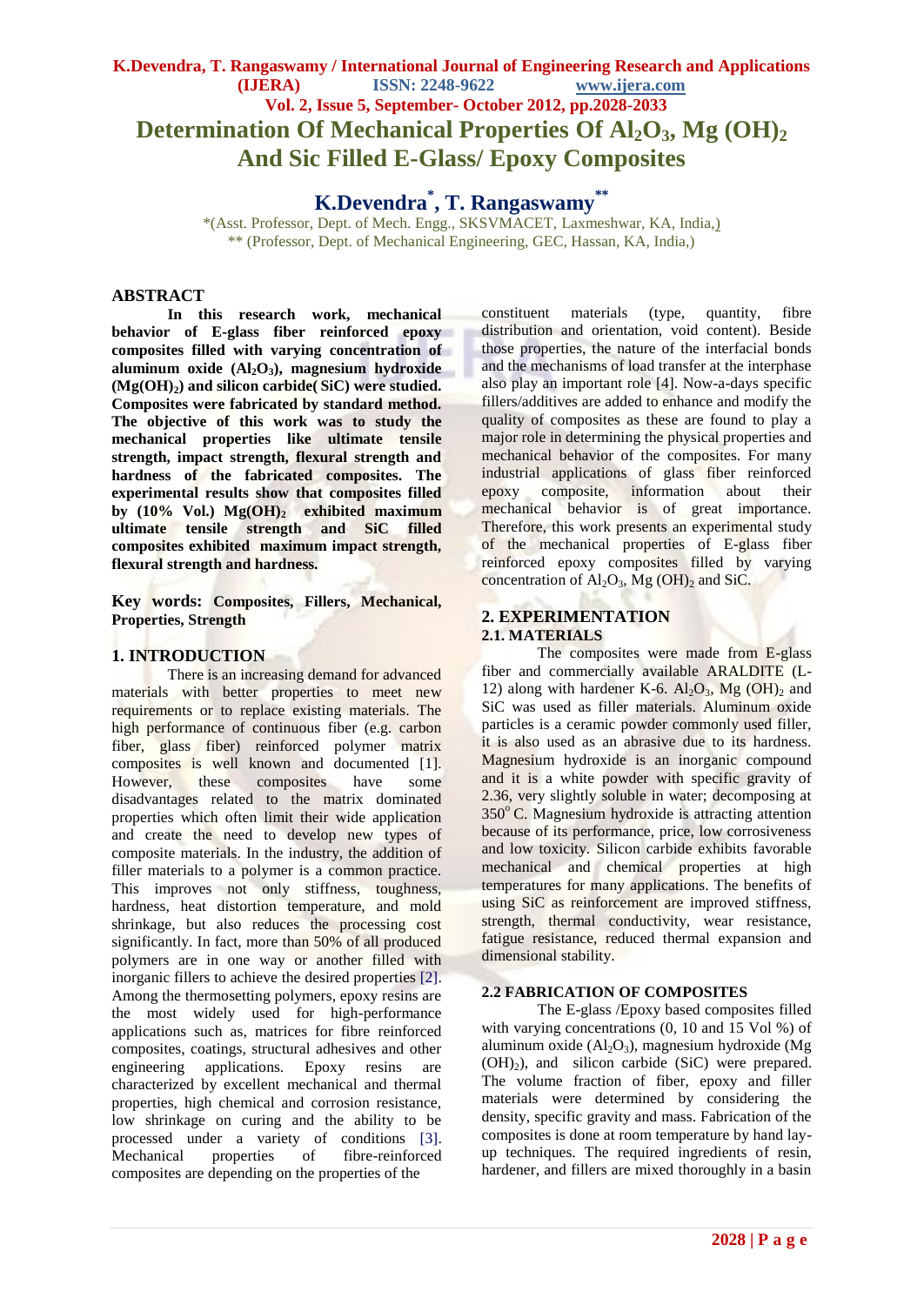### **K.Devendra, T. Rangaswamy / International Journal of Engineering Research and Applications (IJERA) ISSN: 2248-9622 www.ijera.com Vol. 2, Issue 5, September- October 2012, pp.2028-2033**

and the mixture is subsequently stirred constantly. The glass fiber positioned manually in the open mold. Mixture so made is brushed uniformly, over the glass plies. Entrapped air is removed manually with squeezes or rollers to complete the laminates structure and the composite is cured at room temperature.

#### **2.3 SPECIMEN PREPARATION**

The prepared slabs of the composite materials were taken from the mold and then specimens were prepared from composite slabs for different mechanical tests according to ASTM standards. The test specimens were cut by laminate by using different tools in work shop. Three identical test specimens were prepared for different tests

#### **2.4 MECHANICAL PROPERTY TESTING**

Tensile, bending, impact and hardness tests were carried out using Universal testing machine, impact machine and hardness testing machine respectively. Three identical samples were tested for tensile strength, bending, impact strength and hardness.

#### **2.4.1TENSILE STRENGTH**

The tensile behavior of prepared samples was determined at room temperature using Universal testing machine in accordance with ASTM D3039. Test specimens having dimension of length 250 mm, width of 25 mm and thickness of 2.5 mm. The specimen was loaded between two manually adjustable grips of a 60 KN computerized universal testing machine (UTM) with an electronic extensometer. Each test was repeated thrice and the average value was taken to calculate the tensile strength of the composites.

Details of Universal Testing Machine Make- Micro Control Systems Model- MCS-UTE60 Software-MCSUTE STDW2KXP

System uses add-on cards for data acquisition with high precision and fast analog to digital converter for pressure/Load cell processing and rotary encoder with 0.1 or 0.01 mm for measuring cross head displacement (RAM stroke). These cards are fitted on to slots provided on PC's motherboard WINDOW9X based software is designed to fulfill nearly all the testing requirements. MCS make electronic extensometer is used with a extremely accurate strain sensor for measuring the strain of the tensile samples.



Fig.1 Universal Testing Machine



Fig. 2 Tensile strength test specimen

#### **2.4.2 IMPACT STRENGTH**

The charpy impact strength of composites was tested using a standard impact machine as per ASTM E23 standard. The standard test specimen 55mm long 10 x  $10 \text{mm}^2$  cross section, having 45 $^0$  Vnotch and 2mm deep were used for the test. Each test was repeated thrice and the average values were taken for calculating the impact strength.



Fig. 3 Charpy Impact Test Specimen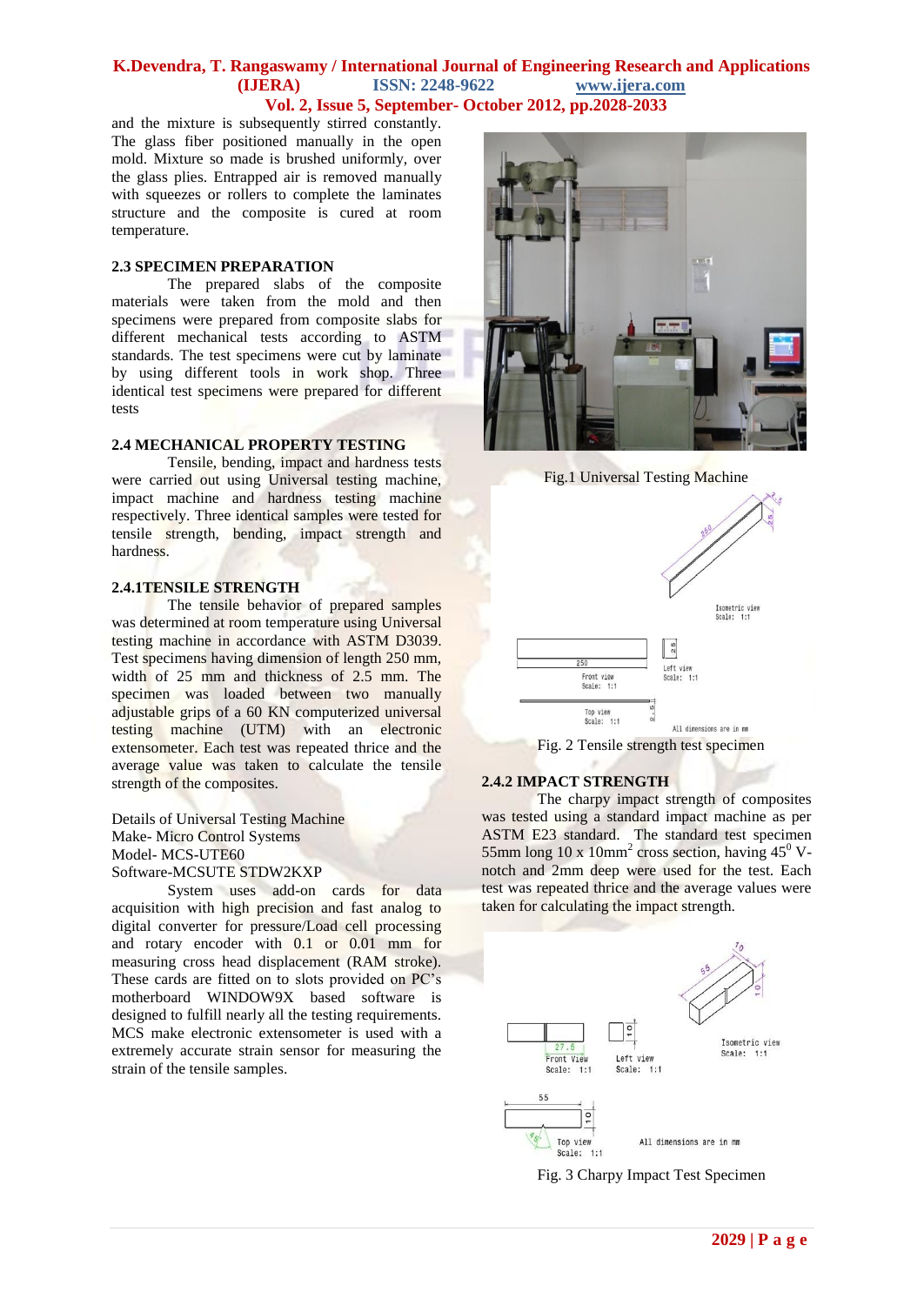# **K.Devendra, T. Rangaswamy / International Journal of Engineering Research and Applications (IJERA) ISSN: 2248-9622 www.ijera.com**

 **Vol. 2, Issue 5, September- October 2012, pp.2028-2033**

#### **2.4.3 FLEXURAL STRENGTH**

Flexural strength is determined by 3-point bend test. The test specimen of dimension 130 mm  $\times$ 25mm×3.2 mm were used for test. This test method determines the flexural properties of fiber reinforced polymer composites.

Flexural strength is calculated by the following equation from the standard ASTM D 790

$$
\sigma f = \frac{3PL}{2bh^2} \qquad \qquad \qquad \text{---}
$$
 (1)

**Where** 

σf = Stress in the outer fibers at midpoint ( MPa)

 $P =$  Load at a given point on the load-deflection curve (N)

 $L =$  Support span, (mm)

 $b = Width of beam tested, (mm)$ 

 $h =$  Depth of beam tested, (mm



All dimensions are in mm

Fig. 4 Bending test specimen

#### **2.4.4 BRINELL HARDNESS TEST**

Brinell hardness test was conducted on the specimen using a standard Brinell hardness tester. A load of 250 kg was applied on the specimen for 30 sec using 5mm diameter hard metal ball indenter and the indentation diameter was measured using a microscope. The hardness was measured at three different locations of the specimen and the average value was calculated. The indentation was measured and hardness was calculated using equation (2).

 = − −  **----------------- (2**)

Where:

P= Applied force (kgf)  $D =$  Diameter of indenter (mm)  $d =$ Diameter of indentation (mm)

|  |  | Table 1: Designation of Composites |
|--|--|------------------------------------|
|  |  |                                    |

| Material  | Glass Fiber | Epoxy      | Filler    |
|-----------|-------------|------------|-----------|
| Designati | (%Volume)   | $(\%$ Volu | Materials |
| on        |             | me)        | (%        |
|           |             |            | Volume)   |
| GF.       | 50          | 50         | Nil       |

| GEA <sub>1</sub> | 50 | 40 | 10%                 |
|------------------|----|----|---------------------|
|                  |    |    | $Al_2O_3$           |
| GEA <sub>2</sub> | 50 | 35 | 15%                 |
|                  |    |    | $Al_2O_3$           |
| GEM <sub>1</sub> | 50 | 40 | 10%                 |
|                  |    |    | Mg(OH) <sub>2</sub> |
| GEM <sub>2</sub> | 50 | 35 | 15%                 |
|                  |    |    | Mg(OH) <sub>2</sub> |
| $GESI1$          | 50 | 40 | 10% SiC             |
| $GESI2$          | 50 | 35 | 15% SiC             |

#### **3 RESULTS AND DISCUSSION**

The ultimate tensile strength, impact strength, flexural strength and Brinell hardness number for different composition of composite materials are presented in tables 2- 5 and their variations shown in figures 5 to 8 respectively.

#### **3.1 ULTIMATE TENSILE STRENGTH**

The tensile strength of the composite materials depends upon the strength and modulus of the fibers, the strength and chemical stability of the matrix, the fiber matrix interaction and the fiber length.

|  | Table 2: Comparison of Ultimate Tensile Strength |  |  |  |
|--|--------------------------------------------------|--|--|--|
|  |                                                  |  |  |  |

| Composite         | Ultimate<br>Tensile |
|-------------------|---------------------|
| materials         | Strength, (M Pa)    |
| <b>GE</b>         | 450.24              |
| $GEA_1$           | 292.8               |
| GEA <sub>2</sub>  | 257.21              |
| GEM <sub>1</sub>  | 375.36              |
| GEM <sub>2</sub>  | 347.2               |
| $GESI_1$          | 285                 |
| GESI <sub>2</sub> | 224.53              |

From the obtained results it is observed that composite filled by  $(10\% \text{ Vol.}) \text{ Mg } (OH)_2$  exhibited maximum ultimate strength(375.36MPa) when compared with other filled composites but lower than the un filled composite this may be due to good particle dispersion and strong polymer/filler interface adhesion for effective stress transfer but further increase in filler content (up to 15 % Vol.) the tensile strength is found to be less this is due to more filler material distribution in the material. Composites filled by  $Al_2O_3$  exhibited better ultimate strength when compared with SiC filled composites. From the "fig.5" it is observed that increase in addition of filler materials to composites leads to decrease in ultimate strength this may be due to more filler distribution and filler materials dominated in the composite materials.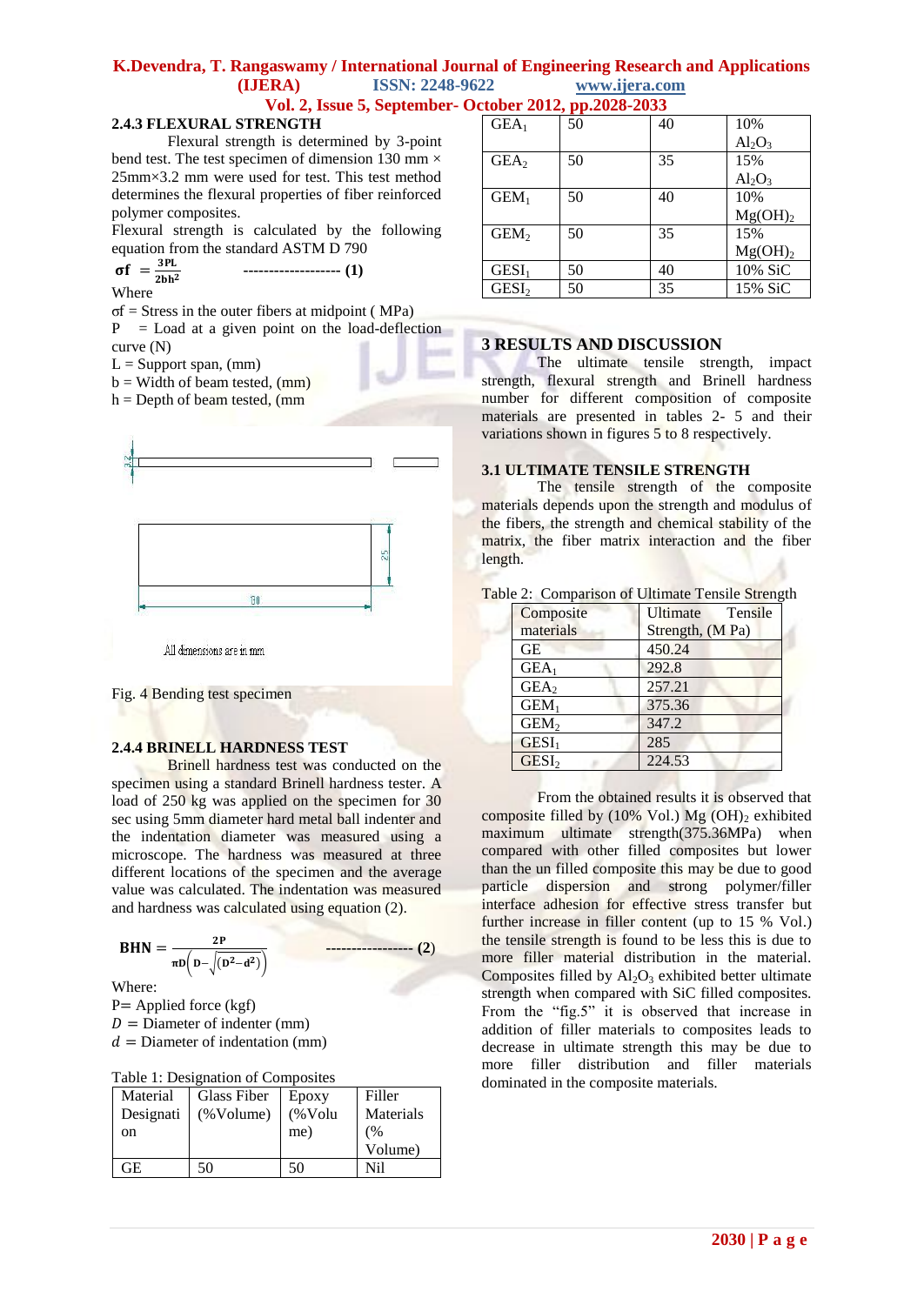# **K.Devendra, T. Rangaswamy / International Journal of Engineering Research and Applications (IJERA) ISSN: 2248-9622 www.ijera.com Vol. 2, Issue 5, September- October 2012, pp.2028-2033**



Fig.5 Ultimate tensile strength for different composition of composite materials

#### **3.2 IMPACT STRENGTH**

Impact strength is defined as the ability of a material to resist the fracture under stress applied at high speed. The impact properties of composite materials are directly related to overall toughness and composite fracture toughness is affected by inter laminar and interfacial strength parameters.

| Table 3: Comparison of Charpy Impact Strength |  |  |
|-----------------------------------------------|--|--|
|                                               |  |  |

| Composite<br>materials | <b>Charpy Impact Strength</b><br>(J/mm <sup>2</sup> ) |
|------------------------|-------------------------------------------------------|
| <b>GE</b>              | 0.2846                                                |
| GEA <sub>1</sub>       | 0.16812                                               |
| GEA <sub>2</sub>       | 0.1575                                                |
| GEM <sub>1</sub>       | 0.16875                                               |
| GEM <sub>2</sub>       | 0.1625                                                |
| $GESI1$                | 0.3                                                   |
| $GESI$                 | 0.28                                                  |

Experimental results is indicated that SiC filled composites having high impact strength when compared with other filled composites this due to that good bonding strength between filler, matrix and fiber and flexibility of the interface molecular chain resulting in absorbs and disperses the more energy, and prevents the cracks initiator effectively. The energy absorbing capability of composites depends on the properties of the constituents, based on literature review it is found that the benefits of using SiC as reinforcement are improved stiffness, strength and chemical stability. Composites filled by (10% Vol)  $Al_2O_3$  and Mg (OH)<sub>2</sub> exhibited good impact strength but increase in addition of  $Al_2O_3$  and  $Mg(OH)$ <sub>2</sub> leads to decrease in impact strength. Typically, a polymer matrix with high loading of fillers has less ability to absorb impact energy this is because the fillers disturb matrix continuity and each filler is a site of stress concentration, which can act as a micro crack initiator and reduces the adhesion and energy absorption capacity of composite materials this is observed in composites filled by (15% Vol.)  $\text{Al}_2\text{O}_3$ ,  $\text{Mg}(\text{OH}_2)$  and SiC.



Fig. 6 Charpy Impact strength for different composition of composite materials

# **3.3 FLEXURAL STRENGTH**

Comparison of the flexural strengths of composite materials are shown in "fig. 7" they indicated that composites filled by (10%Vol) SiC exhibited maximum flexural strength (291.55MPa) when compared with other filled composites but lower than the un filled composites this due to that good compatibility between filler and matrix. The reduction of flexural strengths is observed with increase in addition of SIC this may the fillers disturb matrix continuity and reduction in bonding strength between filler, matrix and fiber. However, test results show that increase in addition of  $Al_2O_3$ and  $Mg$  (OH<sub>2</sub>), enhances the flexural strength this is due to uniform distribution of filler materials and increased in effective bonding between filler materials and matrix and strong polymer/filler interface adhesion.

| Composite materials | Flexural       |
|---------------------|----------------|
|                     | Strength (MPa) |
| <b>GE</b>           | 326.83         |
| GEA <sub>1</sub>    | 185.12         |
| GEA <sub>2</sub>    | 240.96         |
| GEM <sub>1</sub>    | 241.06         |
| GEM <sub>2</sub>    | 264.87         |
| $GESI1$             | 291.55         |
| $GESI$              | 280.84         |

Table 4: Comparison of Flexural Strength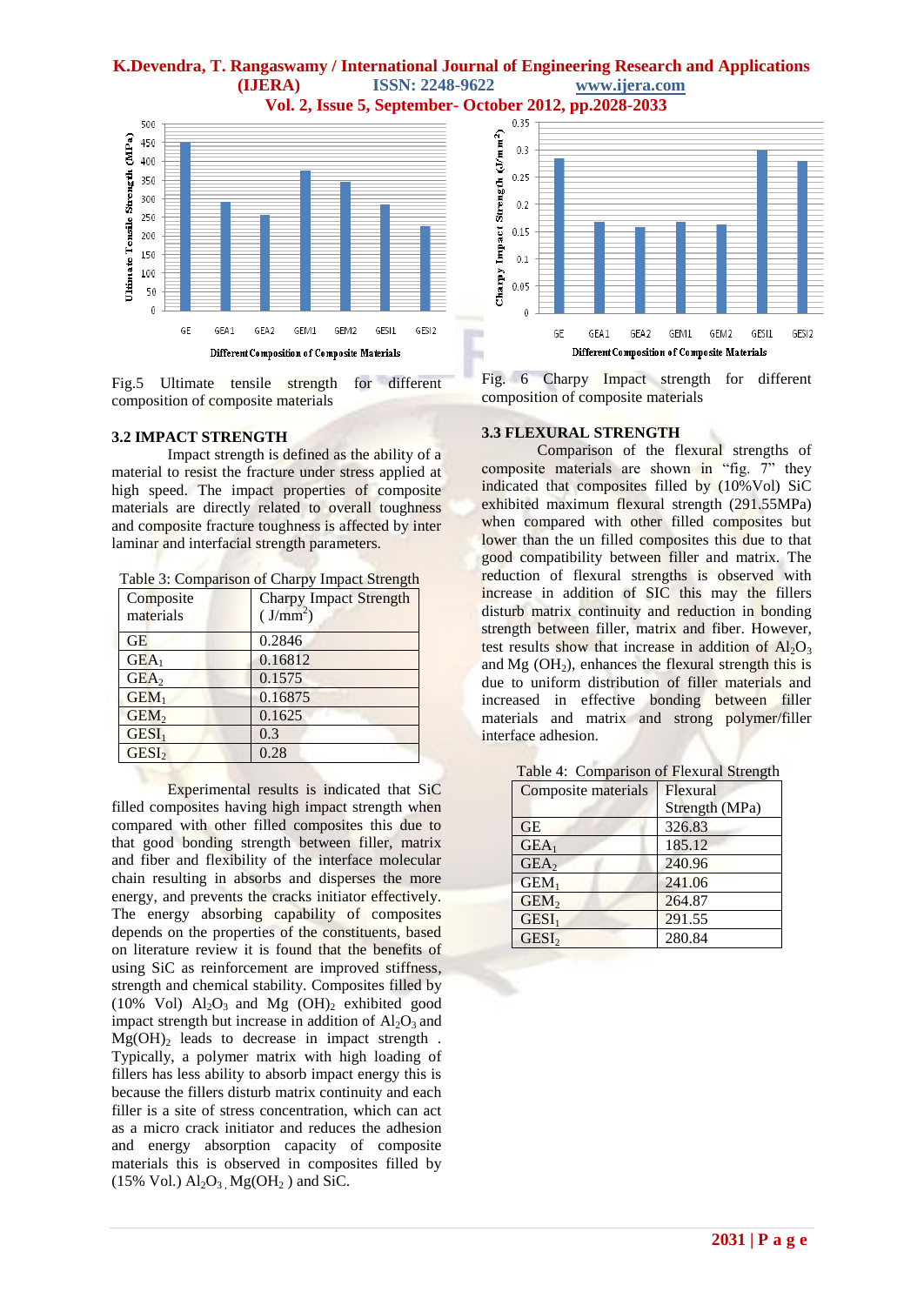# **K.Devendra, T. Rangaswamy / International Journal of Engineering Research and Applications (IJERA) ISSN: 2248-9622 www.ijera.com**

 **Vol. 2, Issue 5, September- October 2012, pp.2028-2033**

#### 350 300 Flexural Strength (MPa) 250 200 150 100 50  $\theta$ GE GEA1 GEA2 GEM1 GEM2 GESI1 GESI2 Different Composition of Composite Materials

Fig. 7 Flexural strength for different composition of composite materials

#### **3.4 HARDNESS**

Hardness numbers of all the composites are presented in the table-5

| Composite         | <b>Brinall</b><br>Hardness |
|-------------------|----------------------------|
| materials         | Number (BHN)               |
| GE                | 57.64                      |
| $GEA_1$           | 73,90                      |
| GEA <sub>2</sub>  | 82.13                      |
| GEM <sub>1</sub>  | 88.69                      |
| GEM <sub>2</sub>  | 88.10                      |
| GESI <sub>1</sub> | 72.46                      |
| GESI <sub>2</sub> | 91.73                      |

Table 5: Comparison of Brinell hardness number

The experimental results indicated that composite filled by (15 % Vol.) SiC exhibited maximum hardness number (91.73BHN) this due to uniform dispersion of SiC particles and decrease in inter particle distance with increasing particle loading in the matrix results in increase of resistance to indentation. From the obtained results it is observed that increase in addition of  $Al<sub>2</sub>O<sub>3</sub>$  increases the hardness of the composites. Composites filled by  $Mg$  (OH)<sub>2</sub> exhibited better hardness number when compared with  $Al_2O_3$  filled composites this may be due to the improved bond between the matrix and reinforcement and reduced porosity.



Fig. 8 Brinell hardness number for different composition of composite materials

# **4 CONCLUSIONS**

In the present research work E-glass/Epoxy based composites filled with varying concentrations of Al2O3,  $Mg(OH)$ <sub>2</sub> and (SiC) were prepared. Fabrication was conducted at room temperature by hand lay-up techniques. Based upon the test results obtained from the different tests, several important conclusions can be drawn.

From the obtained results composite filled by (10% Vol.) Mg  $(OH)_2$  exhibited maximum ultimate strength (375.36MPa) when compared with other filled composites but lower than the un filled composite this may be due to good particle dispersion and strong polymer/filler interface adhesion for effective stress transfer. Increase in addition of filler materials to composites leads to decrease in ultimate strength this may be due to more filler distribution and filler materials dominated in the materials. Experimental results indicated that SiC filled composites having high impact strength when compared with other filled composites this due to that good bonding strength between filler, matrix and fiber and flexibility of the interface molecular chain resulting in absorbs and disperses the more energy, and prevents the cracks initiator effectively. The flexural strength results indicated that composites filled by (10%Vol.) SiC exhibited maximum flexural strength (291.55MPa) when compared with other filled composites but lower than the un filled composites this due to that good compatibility between filler and matrix. However, test results show that increase in addition of  $Al_2O_3$  and Mg (OH<sub>2</sub>), enhances the flexural strength this is due to uniform distribution of filler materials and increased in effective bonding between filler materials and matrix and strong polymer/filler interface adhesion. Composite filled by (15 % Vol.) SiC exhibited maximum Brinell hardness number (91.73 BHN) this due to uniform dispersion of SiC particles and decrease in inter particle distance with increasing particle loading in the matrix results in increase of resistance to indentation.

#### **REFERENCES**

- [1] Asma Yasmin\*, Isaac M. Daniel, Mechanical and thermal properties of graphite platelet/epoxy composites, *Polymer 45*, 2004, 8211–8219
- [2] Rothon RN, Mineral fillers in thermoplastics: filler manufacture and characterization, *In: Jancar J, editor. Adv Polym Sci, 139,* 1999, 67.
- [3] Nishar Hameed , P.A. Sreekumar, Bejoy Francis, Weimin Yang , Sabu Thomas, Morphology, dynamic mechanical and thermal studies on poly(styrene-coacrylonitrile) modified epoxy resin/glass fibre composites, *Composites: Part A ,38,*  2007, 2422–2432